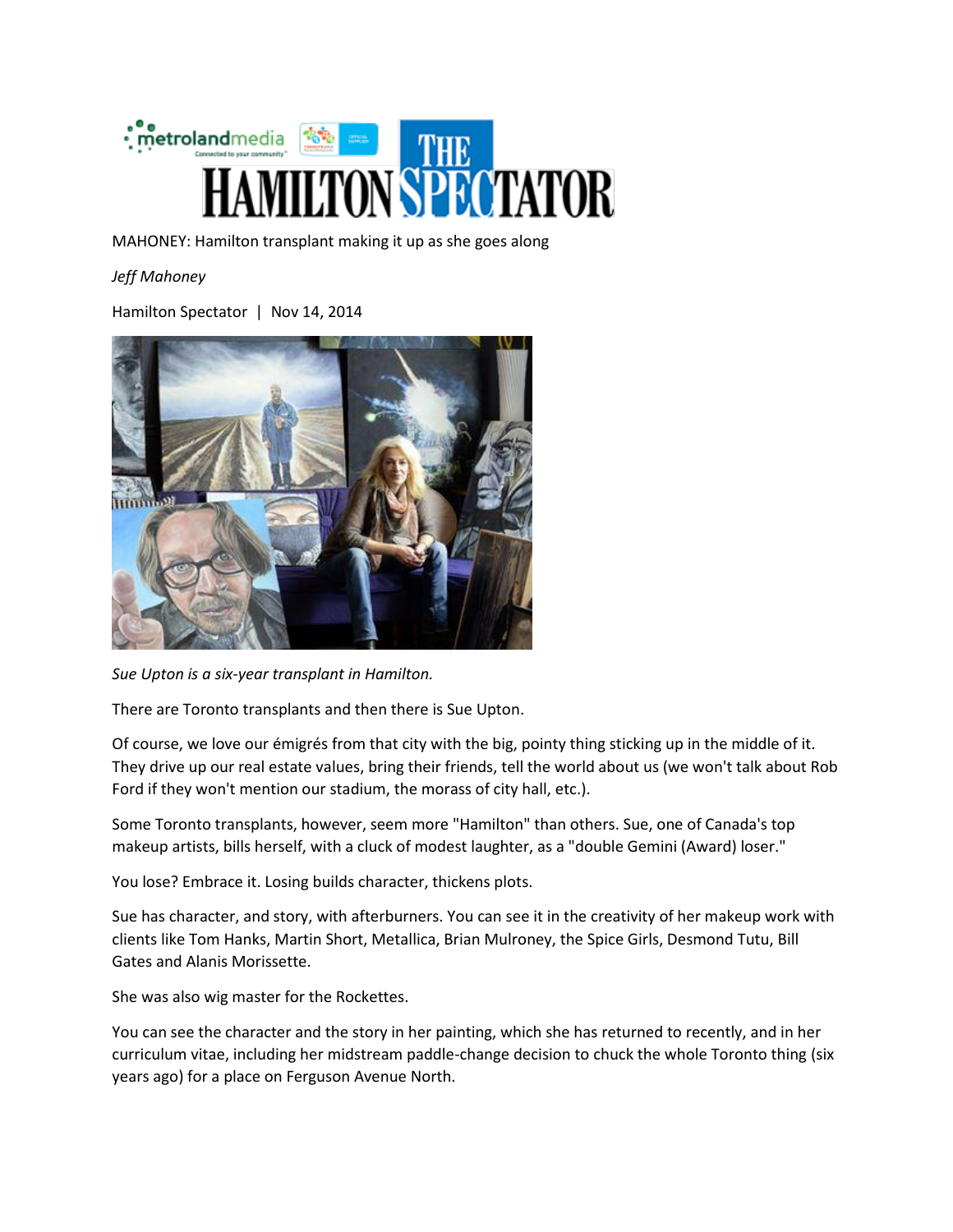For Sue, living here means getting up, depending on the job she's doing, at 4 in the morning to commute to a studio or a location in Toronto, for an early start. Right now she's doing makeup for the Royal Canadian Air Farce's New Year's Eve special.

As she points out, though, it can easily take longer to get to downtown Toronto from other parts of Toronto than it does from Hamilton.

She also commutes to Stratford at times, where she helps create the most compelling King Lears and Prosperos for the festival.

Living in Hamilton has also meant being (despite the pull of Toronto) a truly active part of the current here.

"There's such a cool vibe," she says.

She's part of the revitalization of Ferguson North, right up to the waterfront. She and her husband, renowned composer/producer Tim Tickner, bought the house, an old grocery store that Binbrook-born rap/alternative rock star Kazzer used to live in.

Sue and Tim are woven into other aspects of local life, through their association with forceful Hamilton interest-bringers such as the renowned Ian Thomas. (Sue did the beautiful cover art — boy lassoing a cloud — for Ian's 2012 release Little Dreams.)

She seems to find herself near the encouraging roots of various area projects, such as the Gasworks, new home to the Living Rock ministry for street-involved youth and Astrid Hepner's Hamilton Music Collective. Sue met Astrid when working makeup for the Portraits of Sound photo shoots that famous New York City jazz photographer Jimmy Katz did here in 2008, a project organized by Astrid.

Sue's recent paintings are featured in the Gasworks' first art show, on now, along with paintings by deejay Avery Tanner.

Hamilton might be as rooted as Sue has ever been.

"I grew up an army brat," she says. "I went to 13 schools growing up. Put me down as no fixed address. It's almost a perfect scenario (preparation) for TV production (work)."

Sue always had a gift for art and went to art school, in Ottawa, but got sidetracked by a remarkable occurrence in 1984. She was working part-time for a production company and was assigned to prepare a proposal that they do the papal visit to Ottawa that year.

The company won the job. She handled much of the staging for Pope John Paul II's big outdoor Mass there. She was 20 at the time.

As Sue got deeper into production work, she met makeup artists and felt drawn to their work. The rest you already know.

In recent years, though, Sue has heard the knell of her old muse and been painting up a storm. The works are strong, smartly rendered and richly expressive, brimming as she is with character, suggestions of narrative and playful, sometimes surreal surprise.

A large face and hand taking a selfie; Picasso on Picasso; man and tree in storm; fireworks.